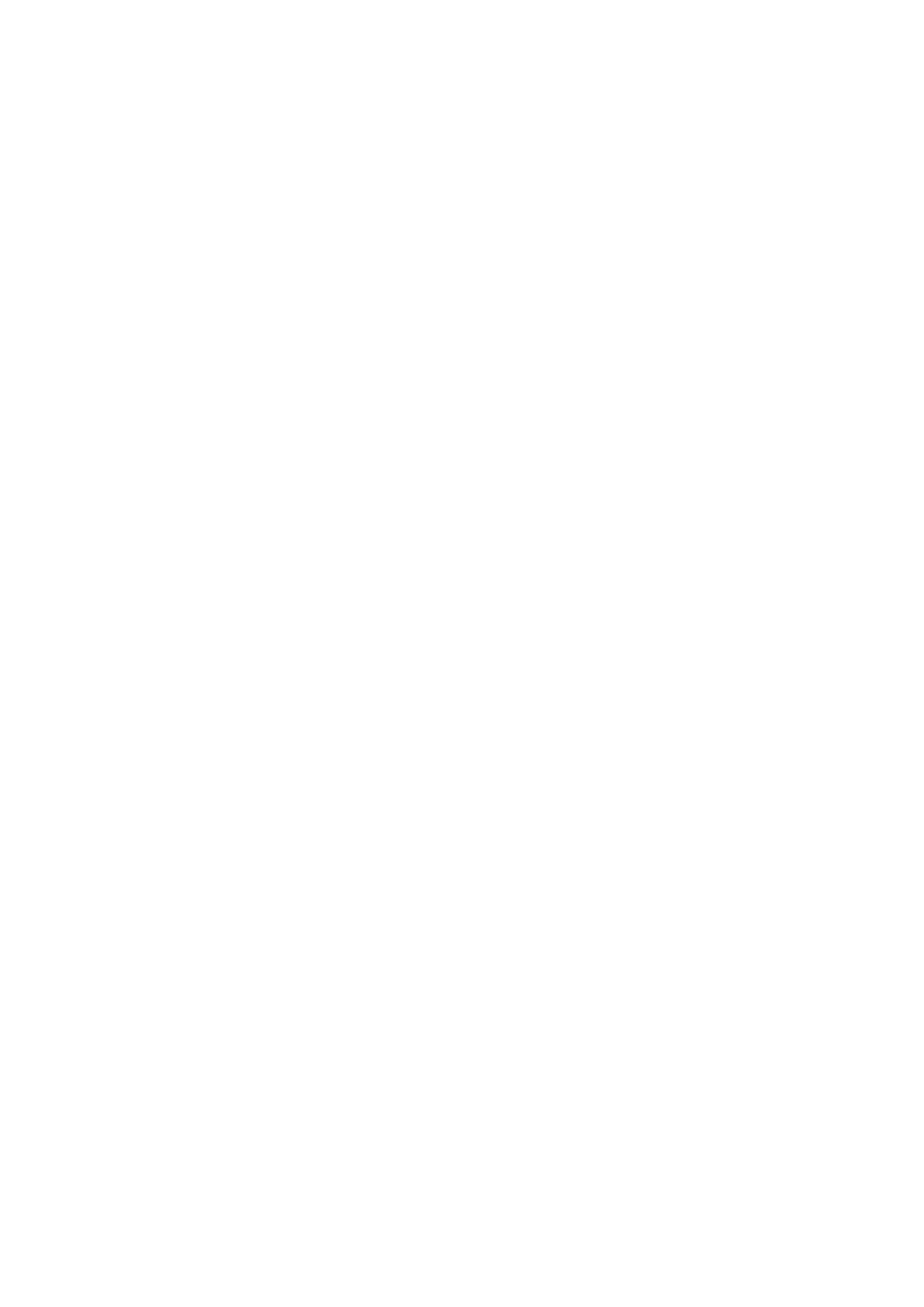

**BANK OF ENGLAND<br>PRUDENTIAL REGULATION<br>AUTHORITY** 

## Supervisory Statement | SS45/15 The UK leverage ratio framework

October 2021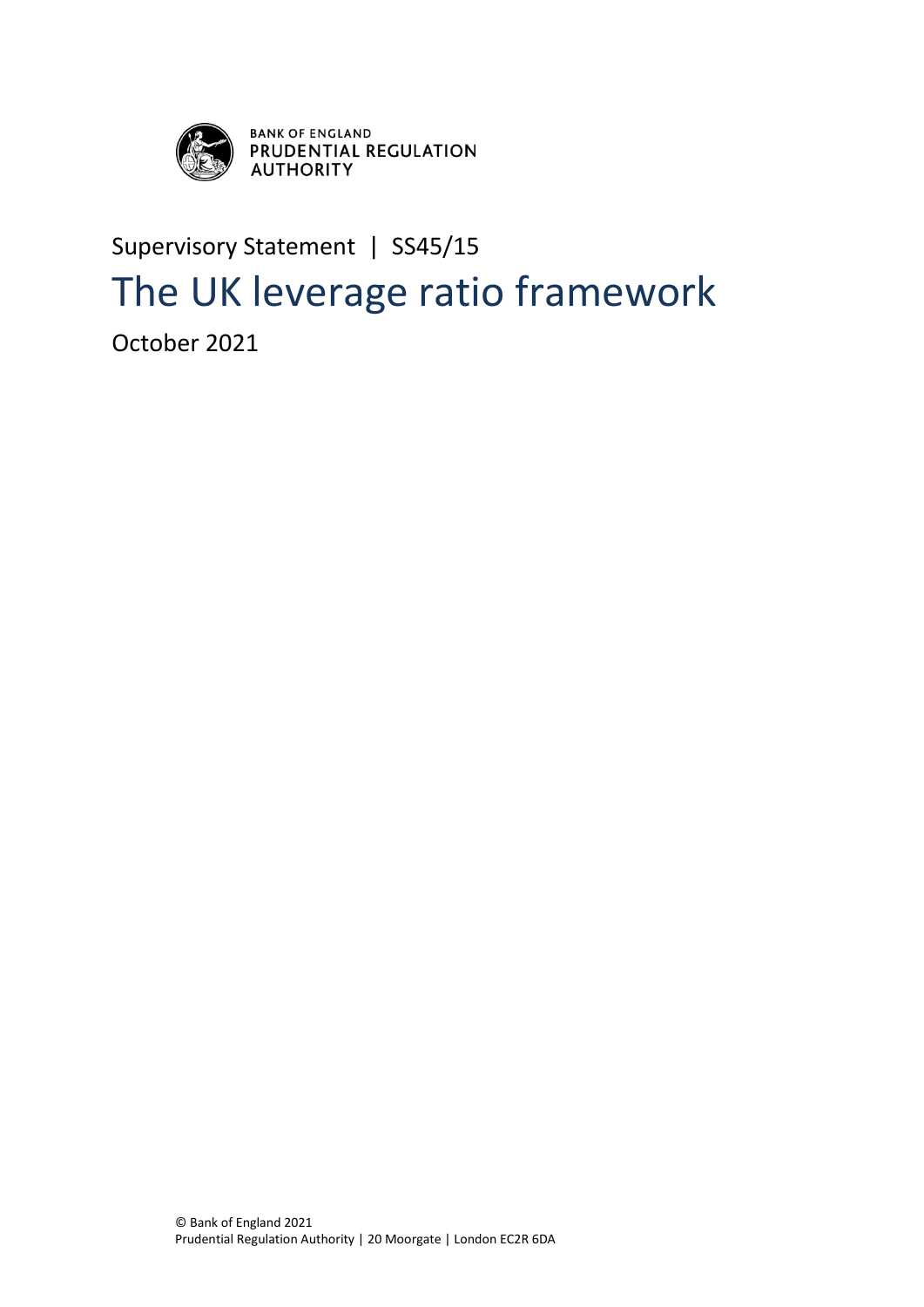## **Contents**

| 1                       | <b>Introduction</b>                                                              |    |  |
|-------------------------|----------------------------------------------------------------------------------|----|--|
| 1.A                     | Overview $-$ the UK leverage ratio                                               |    |  |
| $\overline{\mathbf{2}}$ | <b>Leverage Ratio Buffers</b>                                                    | 2  |  |
| 3                       | Averaged leverage ratio calculation                                              | 4  |  |
| 4                       | Sub-consolidation as an alternative to application on the individual basis       | 5  |  |
| 5                       | Supervisory expectation on risk of excessive leverage for firms not subject to a |    |  |
|                         | minimum requirement                                                              | 7  |  |
| 6                       | <b>Reporting and disclosure</b>                                                  |    |  |
| <b>Annex</b>            | SS45/15 updates                                                                  | 10 |  |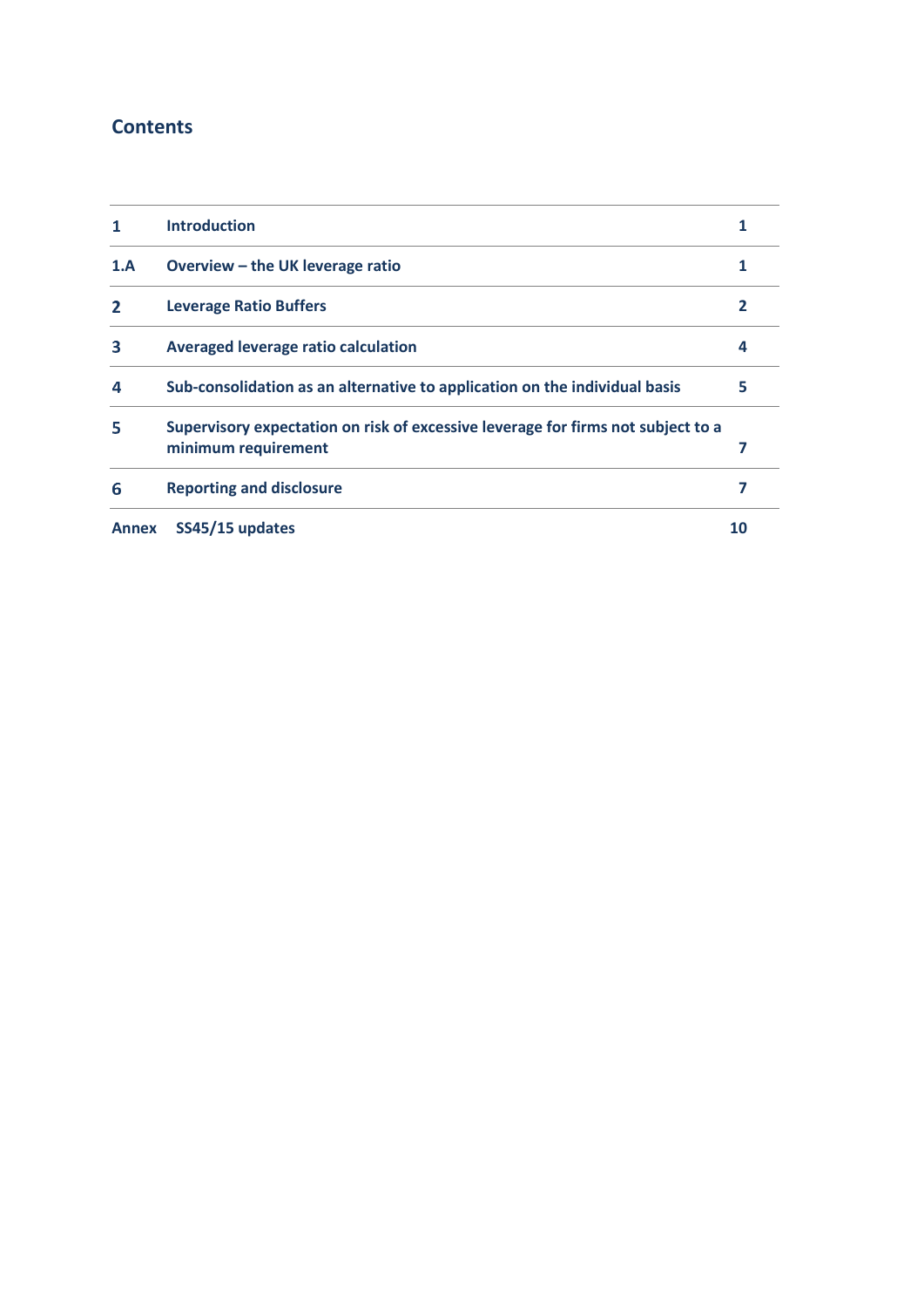#### <span id="page-4-0"></span> $\mathbf{1}$ **Introduction**

1.1 This supervisory statement (SS) applies to Capital Requirements Regulation (CRR) firms (hereafter, 'firms') and CRR consolidation entities on an individual, consolidated, and where relevant, sub-consolidated basis. The purpose of this SS is to give guidance on the UK leverage ratio capital requirements and buffers for firms in scope of the leverage ratio capital requirement, and to set out the Prudential Regulatory Authority's (PRA) expectation as to how other firms will manage their risk of excessive leverage. It also provides guidance on the methodology for additional reporting and disclosure of an averaged leverage ratio for firms in scope of the leverage ratio capital requirement. It should be read alongside the Leverage Ratio – Capital Requirements and Buffers, Leverage Ratio (CRR), Disclosure (CRR), Reporting (CRR) and Internal Capital Adequacy Assessment Parts of the PRA Rulebook.

## <span id="page-4-1"></span>**1.A Overview – the UK leverage ratio**

1.A.1 Until Saturday 31 December 2022, the Leverage Ratio – Capital Requirements and Buffers Part applies to the following firms:

- i. All banks and building societies with retail deposits in excess of £50 billion when calculated on an individual basis.
- ii. CRR consolidation entities of groups containing banks or building societies meeting the threshold referred to in (i) on the basis of their consolidated situation.
- iii. A ring-fenced body that has been required by the PRA to comply with the CRR on an RFB sub-consolidated basis and that is a member of a group containing an entity referred to in (i) or (ii) above.

1.A.2 From Sunday 1 January 2023, the Leverage Ratio – Capital Requirements and Buffers Part applies to the following firms on the following bases:

- i. All firms with retail deposits equal to or greater than £50 billion or foreign assets equal to or greater than  $£10$  billion, when calculated on an individual basis are in scope.<sup>4</sup> Such firms must comply with the Part on an individual basis (subject to section 4 below), unless they are otherwise subject to the Part on the basis of their own consolidated situation because they are either: CRR consolidation entities referred to in (ii); or a ring fenced body identified in (iii) that is the ultimate parent within its RFB sub-group.
- ii. CRR consolidation entities meeting either threshold referred to in (i) above on the basis of their consolidated situations are in scope. They must comply with the Part on a consolidated basis.5
- iii. Ring-fenced bodies that have been required by the PRA to comply with the CRR on an RFB sub-consolidated basis and whose RFB sub-group meets either threshold referred to in (i) above on an RFB sub-consolidated basis are in scope. They must comply with the requirement on the same RFB sub-consolidated basis that they are required to comply with the CRR.

5 Where necessary for this purpose, references in this SS to firm, should be read as including a CRR consolidation entity.

 $4$  For this purpose, foreign assets means financial assets for which the counterparty is resident in a country or territory outside the UK, as reported in LV44, line 0050.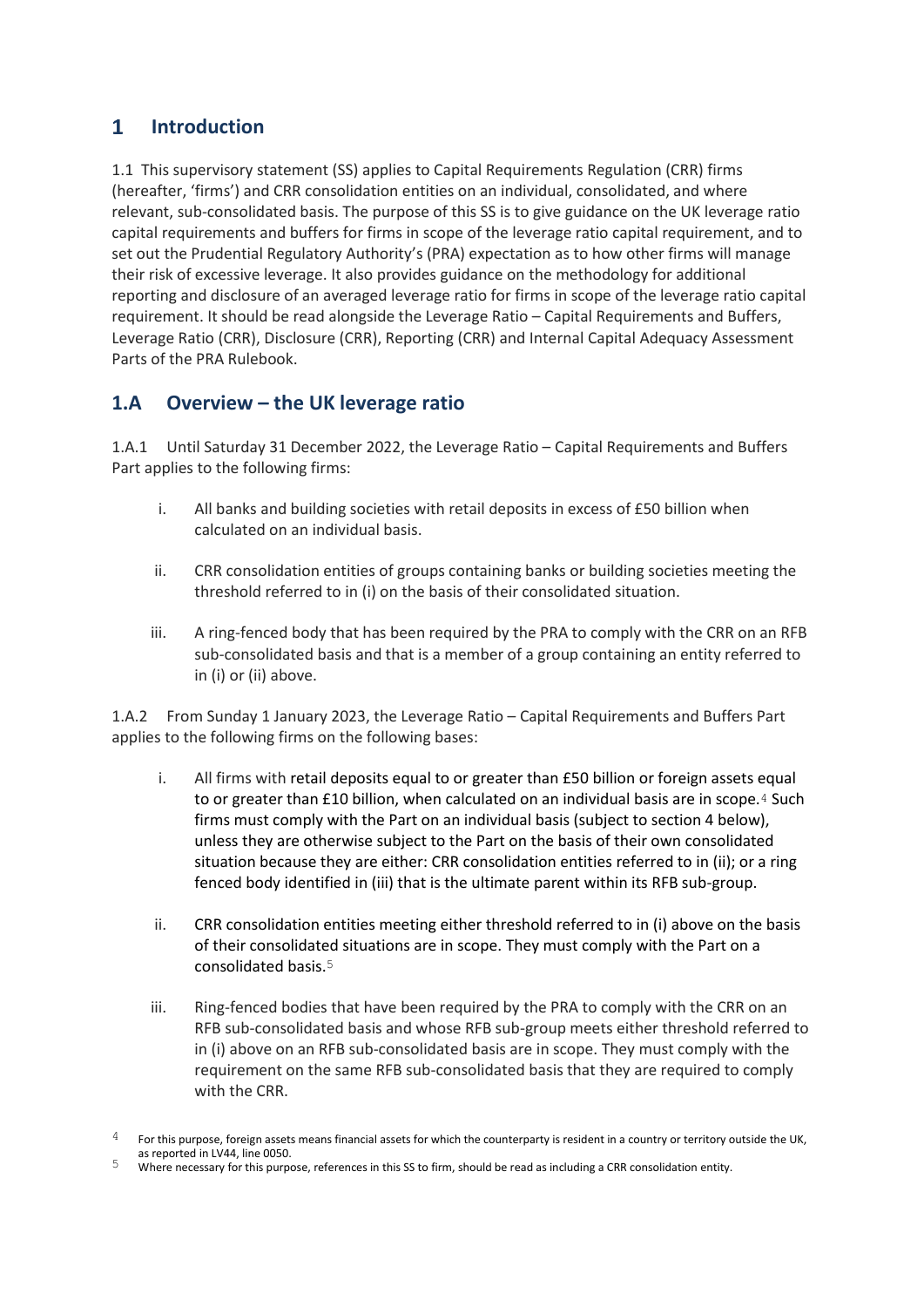1.A.3 The minimum leverage ratio capital requirement, which must be met at all times, is 3.25% of the leverage exposure measure (LEM) defined in the Leverage Ratio (CRR) Part of the PRA Rulebook. The LEM excludes assets constituting claims on central banks, where they are matched by liabilities, denominated in the same currency and of identical or longer maturity. Mirroring the risk-weighted capital framework, three quarters of this requirement must be met with Common Equity Tier 1 (CET1) capital instruments. The requirement must otherwise be met with Tier 1 capital, but additional Tier 1 capital must have a conversion trigger in relation to a firm's risk-weighted CET1 ratio of at least 7% in order to count towards the leverage ratio minimum. CRR transitional measures affecting Tier 1 capital apply to the definition of Tier 1 for the purposes of the leverage ratio, including the IFRS 9 transitional the PRA encouraged firms to use as part of the Covid-19 response,  $6$ and the continued eligibility of certain AT1 instruments.7

1.A.4 Firms in scope of the leverage ratio minimum capital requirement are subject to buffers in addition to this minimum. These buffers must be met with CET1 resources and are set out in more detail in Chapter 2.

1.A.5 Firms that are not in scope of the leverage ratio requirement are nevertheless expected to manage their leverage risk so that their leverage ratio – to be calculated based on the same rules as the in-scope firms - does not ordinarily fall below 3.25%. This PRA expectation is further described in Chapter 5.

#### <span id="page-5-0"></span> $\overline{2}$ **Leverage Ratio Buffers**

2.A There are two buffers in the leverage ratio framework, and an add-on. The buffers are:

- i. the countercyclical leverage ratio buffer (CCLB); and
- ii. the additional leverage ratio buffer (ALRB) to reflect systemic importance.

2.B The CCLB and ALRB are intended to make the leverage ratio framework equally resilient relative to the risk-weighted framework (i) over the cycle and (ii) for systemic and non-systemic firms. As a result, they are scaled at 35% of their risk-weighted equivalents with the CCLB rate percentage rounded to the nearest 10 basis points.

2.C The leverage ratio buffers must be met with CET1 resources. The PRA requires firms not to double count CET1 towards the CCLB, the ALRB, and the minimum capital requirement. If a firm does not hold an amount of CET1 capital that is equal to or greater than the sum of its ALRB, CCLB and the CET1 component of its minimum requirement, it will be required to notify the PRA in accordance with Leverage Ratio – Capital Requirements and Buffers 5.1 and prepare a capital plan and submit it to the PRA, including the information required in Leverage Ratio – Capital Requirements and Buffers 6.2.

<sup>6</sup> Article 473a of the CRR.

Article 494b of the CRR.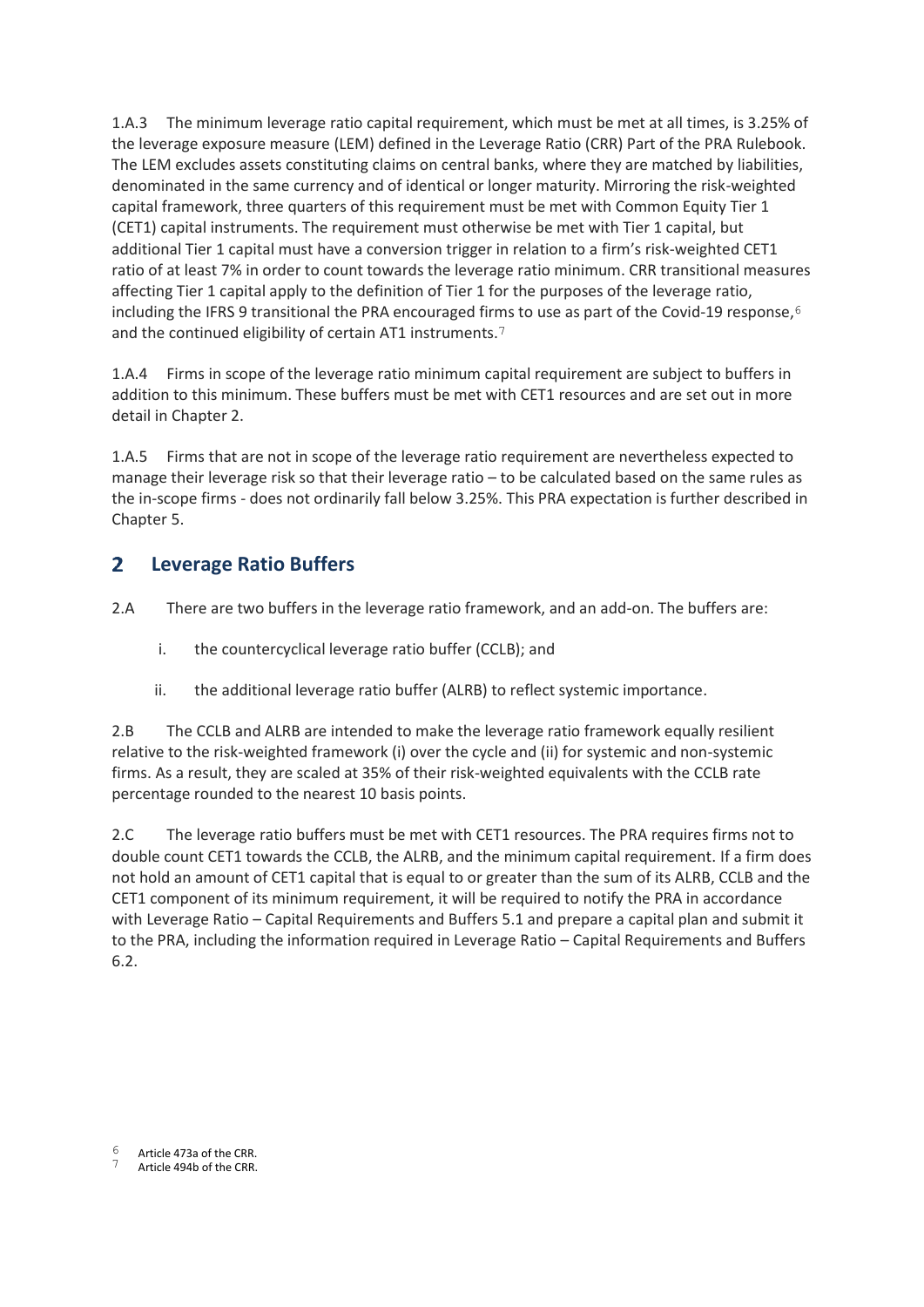



2.1 Firms that do not hold an amount of CET1 equal to or greater than their applicable leverage ratio buffers will not face automatic restrictions on their distributions.

### 2.2 [Deleted]

2.3 The ALRB is firm specific, and scaled relative to systemic buffers. Where applicable to a firm, the ALRB and related reporting and disclosure requirements will be set by the PRA using its powers under section 55M of the Financial Services and Markets Act (2000), and will incorporate the ALRB Model Requirements.8 Where a firm is subject to both a G-SII buffer and an O-SII buffer on the same basis of consolidation, the higher of the two buffers shall apply for the purpose of calculating the ALRB.

2.3A The PRA considers that ring-fenced body (RFB) group risk<sup>9</sup> may arise when an RFB is subject to the ALRB at the level of the RFB sub-group,10 but the consolidated group is either not subject to the ALRB, or its consolidated ALRB rate is lower than the ALRB rate applicable to the RFB sub-group. The PRA expects firms to take this RFB group risk into account by holding additional capital (the 'Leverage Ratio Group Add-on') on a consolidated basis. This is to ensure there is sufficient capital within the consolidated group, and distributed appropriately across it, to address both global systemic risks and domestic systemic risks. Where the ALRB applicable on a sub-consolidated basis for the RFB sub-group is higher than the RFB sub-group's share11 of the ALRB on a consolidated basis, the difference will generally be reflected in the Leverage Ratio Group Add-on, in order to take account of the associated RFB group risk at the consolidated group level.

<sup>8</sup> Current version available at[: https://www.bankofengland.co.uk/prudential-regulation/publication/2020/vreq-additional-leverage](https://www.bankofengland.co.uk/prudential-regulation/publication/2020/vreq-additional-leverage-buffers-model-requirements)[buffers-model-requirements.](https://www.bankofengland.co.uk/prudential-regulation/publication/2020/vreq-additional-leverage-buffers-model-requirements)

<sup>9</sup> Group risk, as defined in the PRA Rulebook (Internal Capital Adequacy Assessment 1.2), means the risk that the financial position of a firm may be adversely affected by its relationships (financial or non-financial) with other entities in the same group or by risk which may affect the financial position of the whole group, including reputational contagion.

<sup>10</sup> An RFB sub-group is a subset of related group entities within a consolidated group, consisting of one or more RFBs and other legal entities, which is established when the PRA gives effect to Article 11(5) of the CRR.

<sup>11</sup> The RFB sub-group's share of the consolidated group ALRB can be determined by multiplying that consolidated group ALRB by the proportion of the consolidated group's leverage ratio exposures that are attributable to the RFB sub-group. The consolidated group's leverage ratio exposures that are attributable to the RFB sub-group are calculated as the RFB sub-group's leverage ratio exposure (calculated on a sub-consolidated basis) minus leverage ratio exposures of the RFB subgroup to group entities that are not members of the RFB subgroup.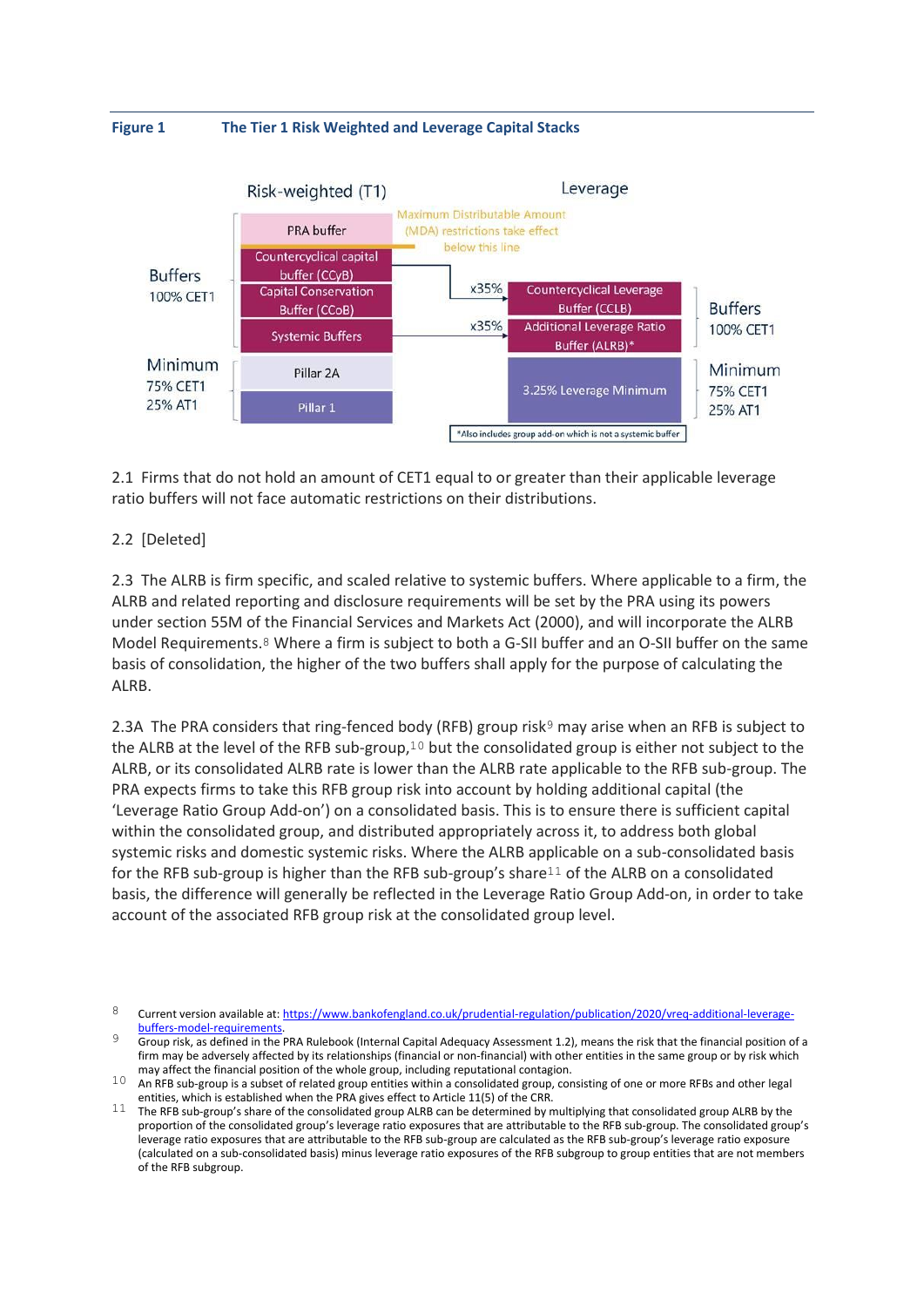2.3B The PRA will notify the firm of the amount of any Leverage Ratio Group Add-on it is expected to hold in addition to its minimum leverage ratio requirement, CCLB and ALRB (where applicable). Firms will be expected to meet the Leverage Ratio Group Add-on with CET1 capital that shall be in addition to any CET1 capital maintained to meet the minimum leverage ratio, CCLB and ALRB. Consistent with Fundamental Rule 7, a firm should notify the PRA if a firm's capital has fallen or is expected to fall below the level necessary to meet the Leverage Ratio Group Add-on.

2.4 Where a firm is using its buffers, the PRA will assess a firm's capital plan to determine whether, if implemented, it would be reasonably likely to secure that the amount of the firm's CET1 will be equal to or greater than the firm's leverage ratio buffers within a period which the PRA considers appropriate. When exercising its judgement on what constitutes a reasonable time to rebuild buffers drawn down in stress, the PRA will take into account the drivers of the firm's shortfall, including in the context of current and forecasted macroeconomic and financial conditions.

2.5 In determining the appropriate period for a firm to satisfy its CCLB when that has been raised, the PRA will have regard to the period of time the firm has to meet the associated increase in its Countercyclical Capital Buffer (CCyB) rate(s). The PRA expects any increase in the CCLB rate to follow the transitional periods set for the increase in the relevant CCyB rate(s), which will generally become effective twelve months after an announcement. This approach would ensure consistency and complementarity between the CCyB and CCLB.

2.6 When calculating its CCLB, a firm is expected to take into account any decrease in relevant CCyB rate(s) immediately.

#### <span id="page-7-0"></span> $\overline{\mathbf{3}}$ **Averaged leverage ratio calculation**

3.A All firms are required to report and disclose their leverage ratios as per the Reporting (CRR) and Disclosure (CRR) Parts of the PRA Rulebook (see Chapter 6 below). The guidance in this section relates to the additional requirements for reporting and disclosure of averaged leverage metrics that apply only to firms in scope of the leverage ratio minimum requirement.

3.1 The PRA expects firms not to engage in short-term balance sheet management activities with a view to boosting their leverage ratio temporarily at any point in time.

3.2 For the purpose of calculating an averaged leverage ratio over a quarter, the PRA rules<sup>12</sup> require firms to calculate the exposure measure based on:

- daily on-balance sheet assets and securities financing transactions (SFT) exposures averaged over the quarter; and
- end-of-month exposures averaged over the quarter for the remaining off-balance sheet items.

The capital measure and relevant deductions and adjustments should be calculated based on end-ofmonth averages.

3.3 During the transitional period for daily averaging of SFT exposures up to Sunday 1 January 2023, the PRA permits firms to calculate the exposure measure based on:13

 $12$  As per the second subparagraph of Article 430(2A) and Article 451(4) of the CRR.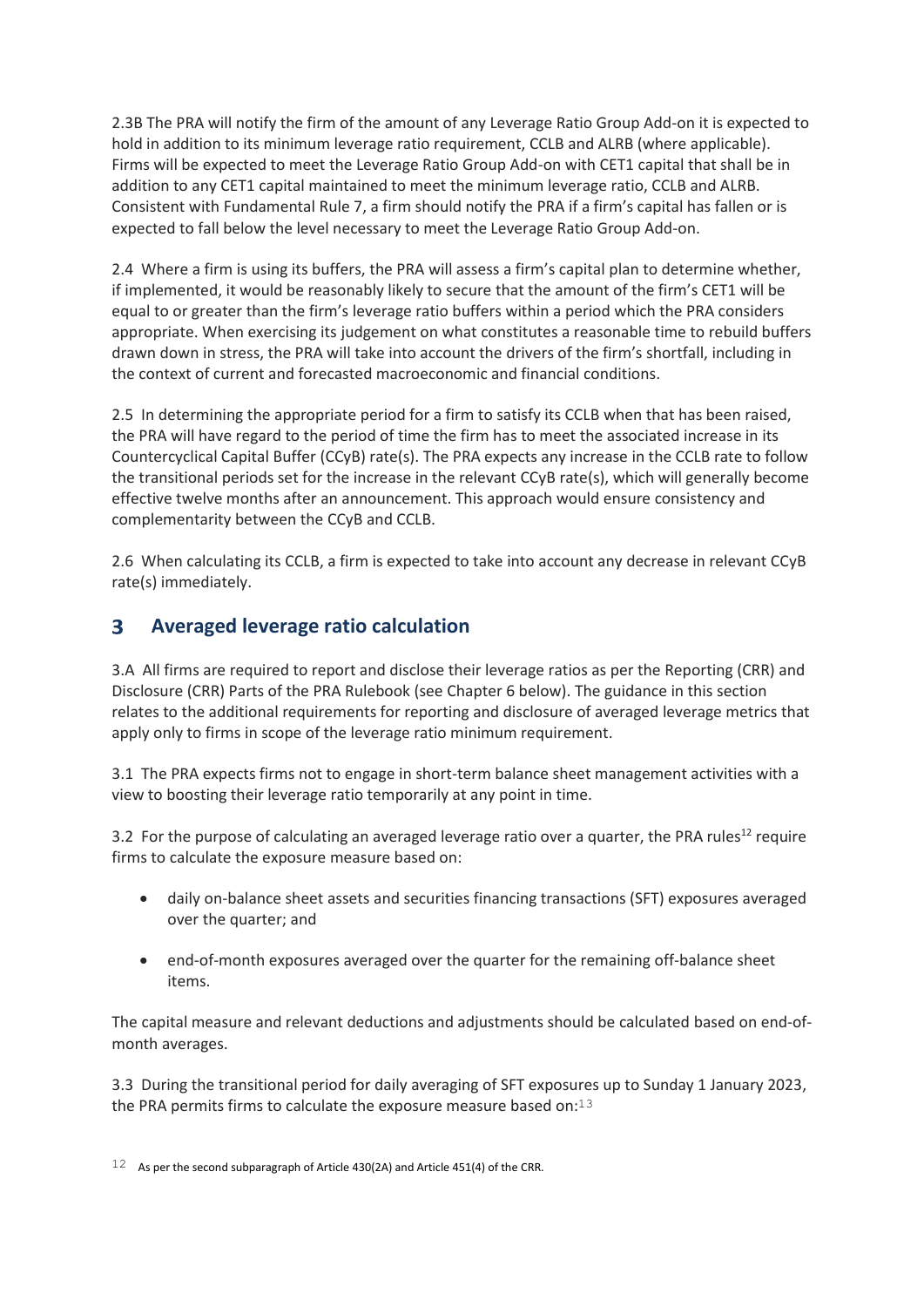- daily on-balance sheet assets averaged over the quarter; and
- end-of-month off-balance sheet exposures, including off-balance sheet SFT exposures, averaged over a quarter.

The capital measure and relevant deductions and adjustments should be calculated based on end-ofmonth averages. The same methodology should apply to the computation of the averaged leverage ratio disclosed during the transitional period for disclosures.

3.4 The PRA recognises that there might be difficulties in valuing certain accounting assets at the end of each day and therefore intends to adopt a pragmatic approach to the implementation of the averaging requirement. The PRA considers that 'best estimates' are acceptable so long as they are measured consistently and prudently. For the purpose of daily valuation of on-balance sheet assets and SFT exposures, firms should apply methodologies and a valuation basis that are consistent with those used for quarter-end reporting. The PRA expects firms to have appropriate governance and procedures to ensure the accuracy and representativeness of the averaged leverage ratio and its components which are reported and disclosed. Firms should provide an explanation of the assumptions used in their calculations.

#### <span id="page-8-0"></span> $\blacktriangle$ **Sub-consolidation as an alternative to application on the individual basis**

4.1 For firms that are subject to the leverage ratio capital requirement on an individual basis, the PRA will consider on a case-by-case basis replacing that requirement with a sub-consolidated requirement where a firm has subsidiaries that can be consolidated. In such cases, a firm may apply to the PRA for a permission under section 144G of FSMA that (i) dis-applies the requirements on an individual basis; and (ii) provides for the requirements to apply on a sub-consolidated basis in relation to the firm, with such modifications as may be specified in that permission. Even in such cases, however, individual requirements would continue to apply to subsidiary firms meeting one of the thresholds within the proposed sub-consolidation group. In the PRA's approach, individual capital requirements ensure that capital can absorb losses where they occur. In the case of internationally active firms, this is also a Basel requirement.

4.2 The PRA will consider the following conditions to assess whether to grant the application:

- (i) the entities within the proposed sub-consolidation must be subsidiaries (as defined in the CRR) of the firm that is the ultimate parent of the sub-consolidation group. For example, this condition would be fulfilled when the firm at the top of the sub-consolidation group holds the majority of voting rights in the subsidiary undertaking, or is a member of the undertaking and has the right to appoint or remove a majority of the members of the management body of the subsidiary, or otherwise exercises dominant influence over the subsidiary undertaking, or it and the subsidiary undertaking are managed on an unified basis. The same conditions need to apply to all subsidiaries at each level of the sub-consolidation group;
- (ii) evidence that leverage ratio risks and capital can effectively be managed and reported at subconsolidated level: risk evaluation, measurement, and control procedures of the parent undertaking should cover the subsidiary, and the firm should be able to calculate the leverage ratio requirement and buffers (including a sub-consolidated CCyB) at sub-consolidated level;

<sup>13</sup> As defined in the third subparagraph of Article 430(2A) and Article 451(5) of the CRR, applicable until Sunday 1 January 2023.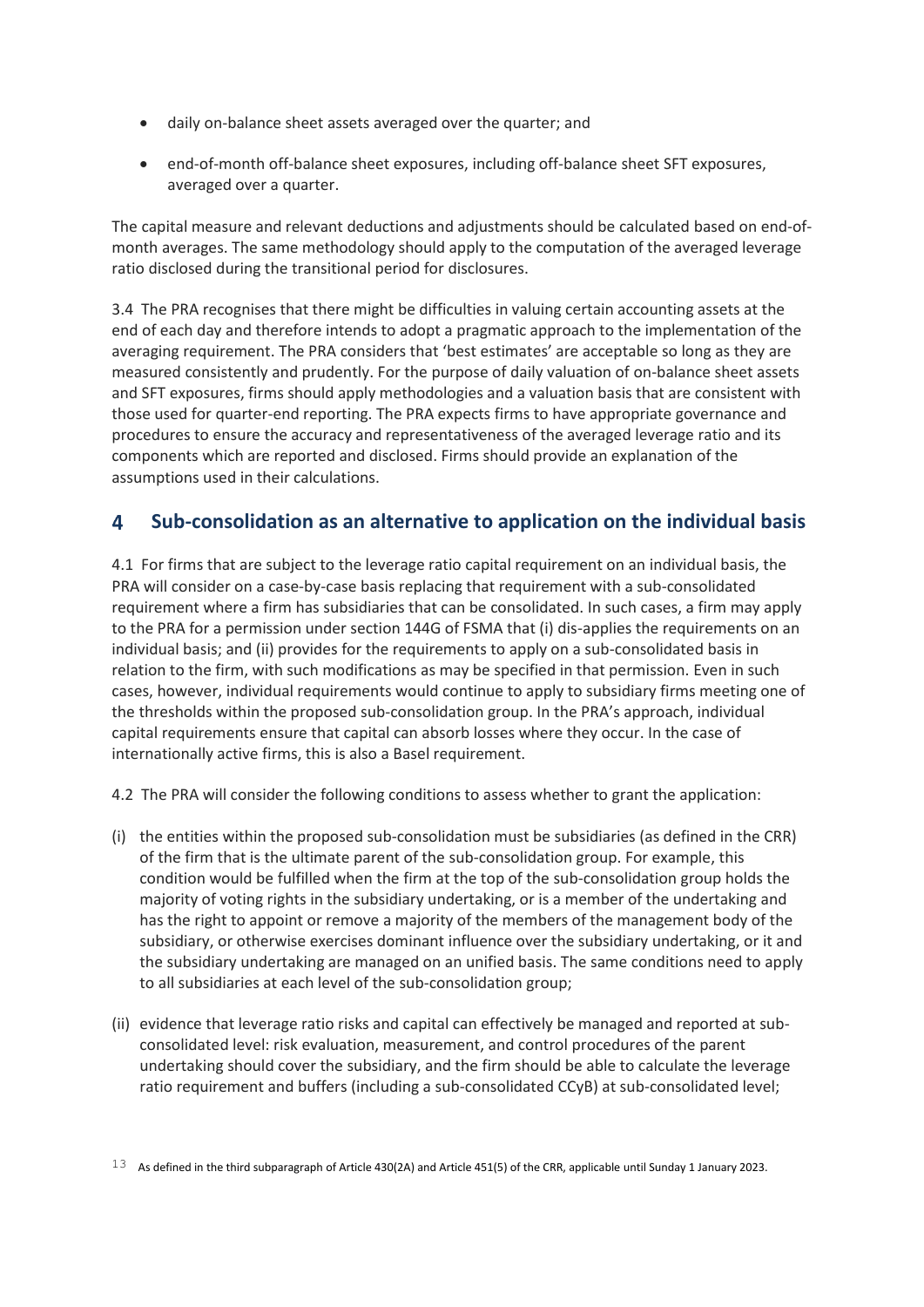- (iii) evidence that effective governance is in place for the sub-group: the governance structure clearly allocates responsibilities for risk and capital decisions at sub-consolidated level for the firms included in the sub-consolidation; and
- (iv) effective supervisory cooperation, including information exchange, in the countries where the subsidiaries are located, and transparent regulation / adherence to Basel standards. This would allow the inclusion of US and EU subsidiaries, for example.

4.3 The PRA would specify the scope of the sub-consolidation group in the permission and may also consider withdrawing this permission when the conditions are not fulfilled anymore.

4.4 With regard to condition (iv), i.e. that there be effective supervisory cooperation, including information exchange, in the countries where the subsidiaries are located, and transparent regulation and adherence to Basel standards, the PRA intends to rely as much as possible on the assessments of equivalence and supervisory cooperation made by PRA in relation to international banks, as set out in SS5/21.14 The PRA would base its analysis on a range of sources, which include the Basel capital and group supervision standards, the Basel Committee's Regulatory Consistency Assessment Programme reviews,<sup>15</sup> the International Monetary Fund's Financial Sector Assessment Programme reviews,<sup>16</sup> and the Financial Stability Board's (FSB) peer reviews<sup>17</sup> where appropriate, supplemented by other sources as necessary. The PRA will also take account of its own experiences in its interactions with the home state supervisors. It will also be important for the PRA to factor in any conduct concerns that the FCA may raise concerning a jurisdiction.

4.5 The PRA's assessment on supervisory cooperation will also be informed by the existence of a memorandum of understanding (MoU) between the PRA and the supervisory authority in the foreign jurisdiction.18 Such MoUs establish a formal basis for: co-operation, including the exchange of information and investigative assistance; the facilitation of timely and effective supervision; and the identification of risks to the financial system, including emergency situations. Further, the assessment would be informed by adherence to the principles in the following Bank for International Settlements publications: 'High-level principles for the cross-border implementation of the New Accord',19 'Principles for effective supervisory colleges',20 and Principle 13: Home-host relationships in 'Core Principles for Effective Banking Supervision'.21

4.6 Unregulated subsidiaries, which are not subject to Basel standards within equivalent jurisdictions, would not be excluded a priori. Assessing that a subsidiary meets the relevant conditions for Core and Non-Core Large Exposure Group membership may assist the PRA in its determination of whether sub-consolidation permission should be granted. However, it would not be determinative as they are distinct permissions and any assessment of whether it is appropriate to grant the sub-consolidation permission must be decided on a case-by-case basis.

- 19 August 2003[: https://www.bis.org/publ/bcbs100.htm.](https://www.bis.org/publ/bcbs100.htm)
- 20 June 2014[: https://www.bis.org/publ/bcbs287.htm.](https://www.bis.org/publ/bcbs287.htm)

<sup>14</sup> SS5/21 - [International banks: The PRA's approach to branch and subsidiary super](https://www.bankofengland.co.uk/prudential-regulation/publication/2021/july/pra-approach-to-branch-and-subsidiary-supervision-ss)vision | Bank of England.

<sup>15</sup> November 2019[: https://www.bis.org/bcbs/publ/d482.htm.](https://www.bis.org/bcbs/publ/d482.htm)

<sup>16</sup> [Financial Sector Assessment Program \(FSAP\) \(imf.org\).](https://www.imf.org/en/Publications/fsap)<br>17 **Peer Reviews - Financial Stability Board (fsh.org)**.

<sup>17</sup> Peer Reviews - [Financial Stability Board \(fsb.org\).](https://www.fsb.org/work-of-the-fsb/implementation-monitoring/peer_reviews/)

 $18$  The PRA has entered into a new MoU with the European Banking Authority (EBA), and MoUs with other competent authorities in the European Economic Area (EEA), to facilitate continued supervisory co-operation and information sharing. All current MoUs are available here[: https://www.bankofengland.co.uk/about/governance-and-funding.](https://www.bankofengland.co.uk/about/governance-and-funding)

<sup>21</sup> September 2012[: https://www.bis.org/publ/bcbs230.htm.](https://www.bis.org/publ/bcbs230.htm)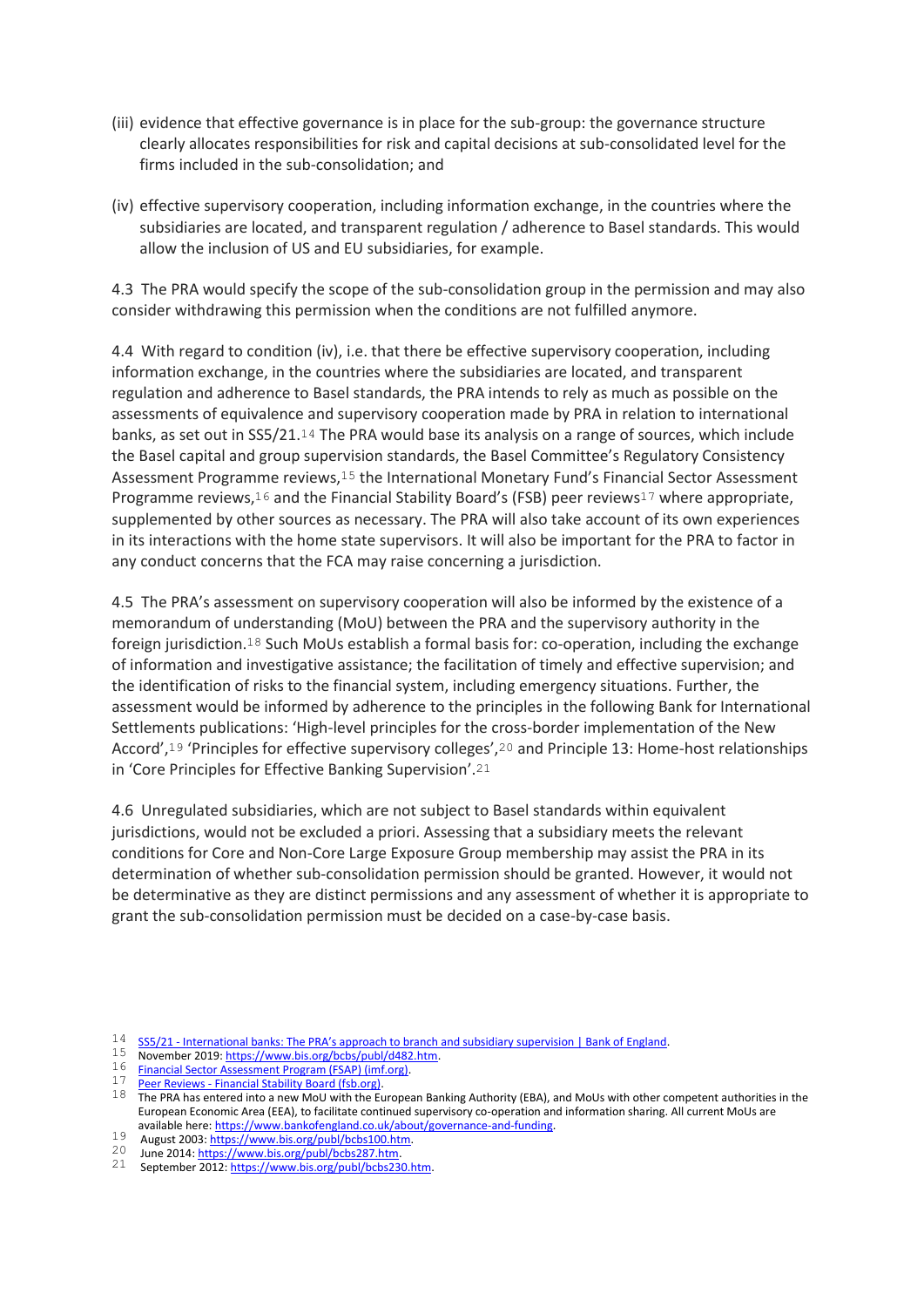#### <span id="page-10-0"></span>5. **Supervisory expectation on risk of excessive leverage for firms not subject to a minimum requirement**

5.1 The PRA expects firms not in scope of the leverage ratio minimum capital requirement and buffers should manage their leverage risk so that their leverage ratio, as calculated in accordance with the Leverage Ratio (CRR) Part of the Rulebook, does not ordinarily fall below 3.25%.

5.2 The PRA expects firms not in scope of the leverage ratio requirement to meet the expectation with 75% CET1, ie the highest quality of capital.

5.3 The PRA expects that for a firm not in scope of the leverage ratio minimum capital requirement and buffers, the leverage ratio will not fall below 3.25% in the normal course of business or as part of its base business plan. The PRA acknowledges, however, that for such firms there may be occasions, such as in a systemic stress, or immediately following an idiosyncratic stress, where firms may not meet this expectation. Failure to meet the expectation does not create a presumption that a firm is breaching Chapter 11 of the ICAA Part or not meeting Threshold Conditions. The PRA would not expect the leverage ratio expectation to be met immediately following resolution. In line with ICAA 11.3, firms should take a forward-looking view of leverage risk in order to withstand stress events.

5.4 The PRA expects that firms should notify their supervisors as soon as practical if they do not meet or expect not to meet the PRA's expectation. There will be no automatic consequences; but a firm which does not meet the expectation can expect enhanced supervisory attention, and should prepare a credible plan to reduce excessive leverage. If the PRA is satisfied with the rationale presented for not meeting the expectation, the PRA will allow a firm to manage its excessive leverage by restoring compliance with the expectation over a reasonable period of time. In exercising its judgement on what constitutes a reasonable time to manage excessive leverage and other potential supervisory action, the PRA will take into account the firm's leverage ratio, the firms' rationale for not meeting the expectation, the expected period over which the firm would not meet the expectation, the drivers of the excessive leverage, the context of the excessive leverage (whether firm-specific or systemic) and macroeconomic and financial conditions. If the PRA is not satisfied with the firm's plan to reduce excessive leverage or with the firm's reasons for not meeting the expectation it may consider using its powers under section 55M of FSMA to resolve the issue, including by requiring the firm to raise sufficient capital to meet the expectation within an appropriate timeframe.

#### <span id="page-10-1"></span>**Reporting and disclosure** 6

### **Reporting**

6.1 All firms are required to report their leverage ratios as per the Reporting (CRR) Part of the PRA Rulebook. Firms subject to the leverage ratio minimum capital requirement are subject to additional reporting requirements, at the same level of application as the minimum capital requirement applies, including the calculation of the leverage ratio on an averaged basis, the countercyclical leverage ratio buffer and, where applicable, the additional leverage ratio buffer, and capital surpluses/shortfalls to the requirement.

6.2 The leverage reporting templates are set out in the following table.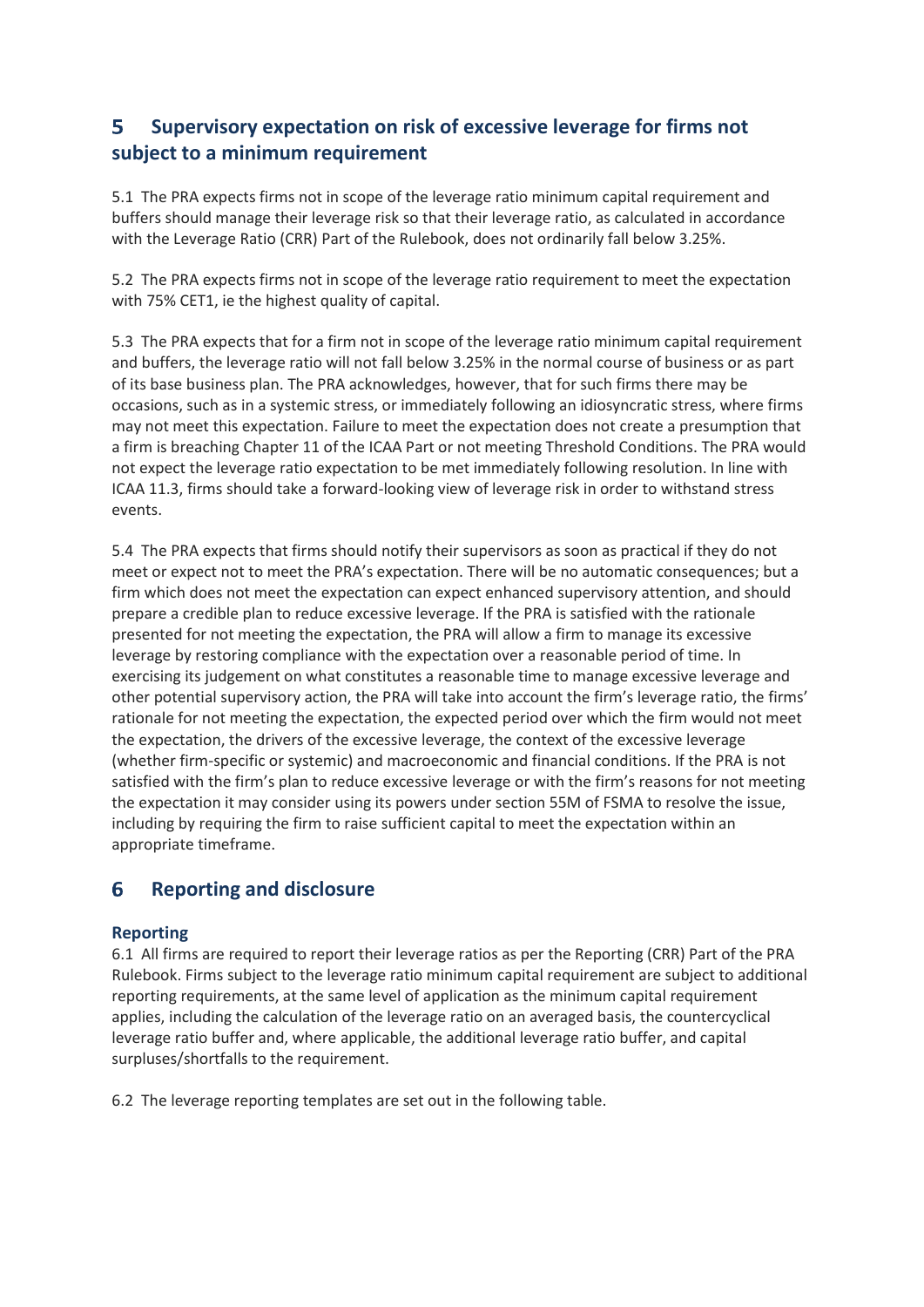#### **Table 1 – Description of leverage reporting templates**

| <b>Template</b> | Content                                                                                                                                                                                  |
|-----------------|------------------------------------------------------------------------------------------------------------------------------------------------------------------------------------------|
| <b>LV47</b>     | Reporting on the calculation of the leverage ratio, including the calculation of<br>the leverage ratio on an average basis for firms in scope of the UK's leverage<br>ratio requirement. |
| LV40            | Reporting on an alternative treatment of the exposure measure.                                                                                                                           |
| LV41            | Reporting on an additional breakdown of on- and off-balance sheet exposures<br>in accordance with the risk weight. <sup>22</sup>                                                         |
| LV43            | Reporting on an alternative breakdown of leverage exposure measure<br>components.                                                                                                        |
| LV44            | Reporting on general information.                                                                                                                                                        |

6.3 The PRA requires firms to report all leverage templates on a quarterly basis, with a remittance of 42 calendar days, in line with the proposed timelines for quarterly reporting of non-leverage information.23 Reporting and remittance dates for each quarter of the year are outlined in the table below. Note that where the remittance day is a public holiday or falls on a Saturday or Sunday, the data shall be submitted on the following working day.

| Table 2 – Reporting and remittance dates for leverage reporting templates |  |  |
|---------------------------------------------------------------------------|--|--|
|---------------------------------------------------------------------------|--|--|

| Quarter | <b>Reporting date</b> | <b>Remittance date</b> |
|---------|-----------------------|------------------------|
|         | 31 March              | 12 May                 |
|         | 30 June               | 11 August              |
|         | 30 September          | 11 November            |
|         | 31 December           | 11 February            |

## **Disclosure**

6.4 All firms are required to disclose their leverage ratios as per the Disclosure (CRR) Parts of the PRA Rulebook. Firms subject to the leverage ratio minimum capital requirement are subject to additional disclosure requirements, at the same level of application as the minimum capital requirement applies, in relation to averaging and the countercyclical leverage ratio buffer and, where applicable, the additional leverage ratio buffer.

6.5 The PRA requires firms to disclose leverage ratio templates with the frequency outlined in the following table:

| <b>Template</b>                                                                                | <b>Frequency large</b><br>institutions (listed) | <b>Frequency large</b><br>institutions (not<br>listed) | <b>Frequency other</b><br>institutions<br>(listed) |
|------------------------------------------------------------------------------------------------|-------------------------------------------------|--------------------------------------------------------|----------------------------------------------------|
| UK LR1 - LRSum: Summary<br>reconciliation of accounting assets<br>and leverage ratio exposures | Semi-annual                                     | Annual                                                 | Annual                                             |
| UK LR2 - LRCom: Leverage ratio                                                                 | Annual (for rows 28<br>to UK-34); Semi-         | Annual $(2)$                                           | Annual $^{(3)}$                                    |

#### **Table 3 – Frequencies for leverage ratio disclosures**

<sup>22</sup> This template is based on COREP template C41. Although the EBA is removing this template as part of the Taxonomy 3.0 changes, the PRA proposes to retain this template. The data helps in monitoring the risk composition of leverage ratio exposures, supports the PRA's supervisory activities, and provides useful information for future reviews of the leverage ratio framework.

<sup>23</sup> Article 2 of Chapter 5 of the Reporting (CRR) Part.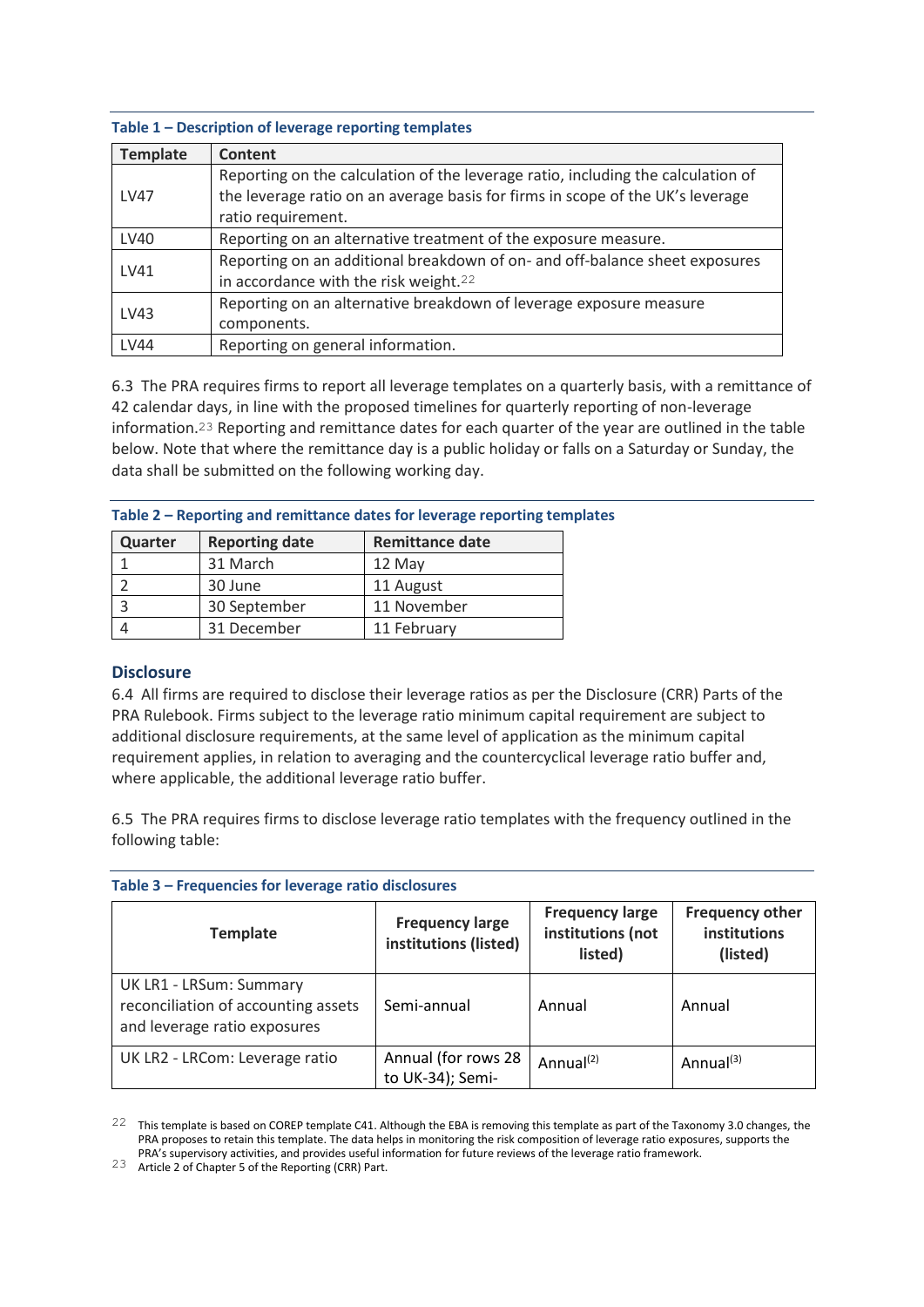| common disclosure                                                                                                     | annual (for rows up<br>to row 28 $)^{(1)}$ |                            |                            |
|-----------------------------------------------------------------------------------------------------------------------|--------------------------------------------|----------------------------|----------------------------|
| UK LR3 - LRSpl: Split-up of on<br>balance sheet exposures (excluding<br>derivatives, SFTs, and exempted<br>exposures) | Semi-annual                                | Annual                     | Annual                     |
| UK LRA: Free format text boxes for<br>disclosure on qualitative items                                                 | Annual                                     | Annual                     | Annual                     |
| UK KM1 - Key metrics template;<br>rows 13 to 14e                                                                      | Quarterly $(4)$                            | Semi-annual <sup>(5)</sup> | Semi-annual <sup>(6)</sup> |

Footnotes:

(1),(2),(3) Institutions that are in scope of the leverage ratio minimum requirement shall disclose values in UKL2 - LRCom;UK-24b, UKL2 - LRCom;25, UKL2 - LRCom;UK-25a, UKL2 - LRCom;UK-25c, UKL2 - LRCom;27, UKL2 - LRCom;UK-27b, UKL2 -LRCom;UK-33 and UKL2 - LRCom;UK-34 with a quarterly frequency.

(4),(5),(6) Institutions that are in scope of the leverage ratio minimum requirement shall disclose values in rows 13 to 14e of template UK KM1 with a quarterly frequency.